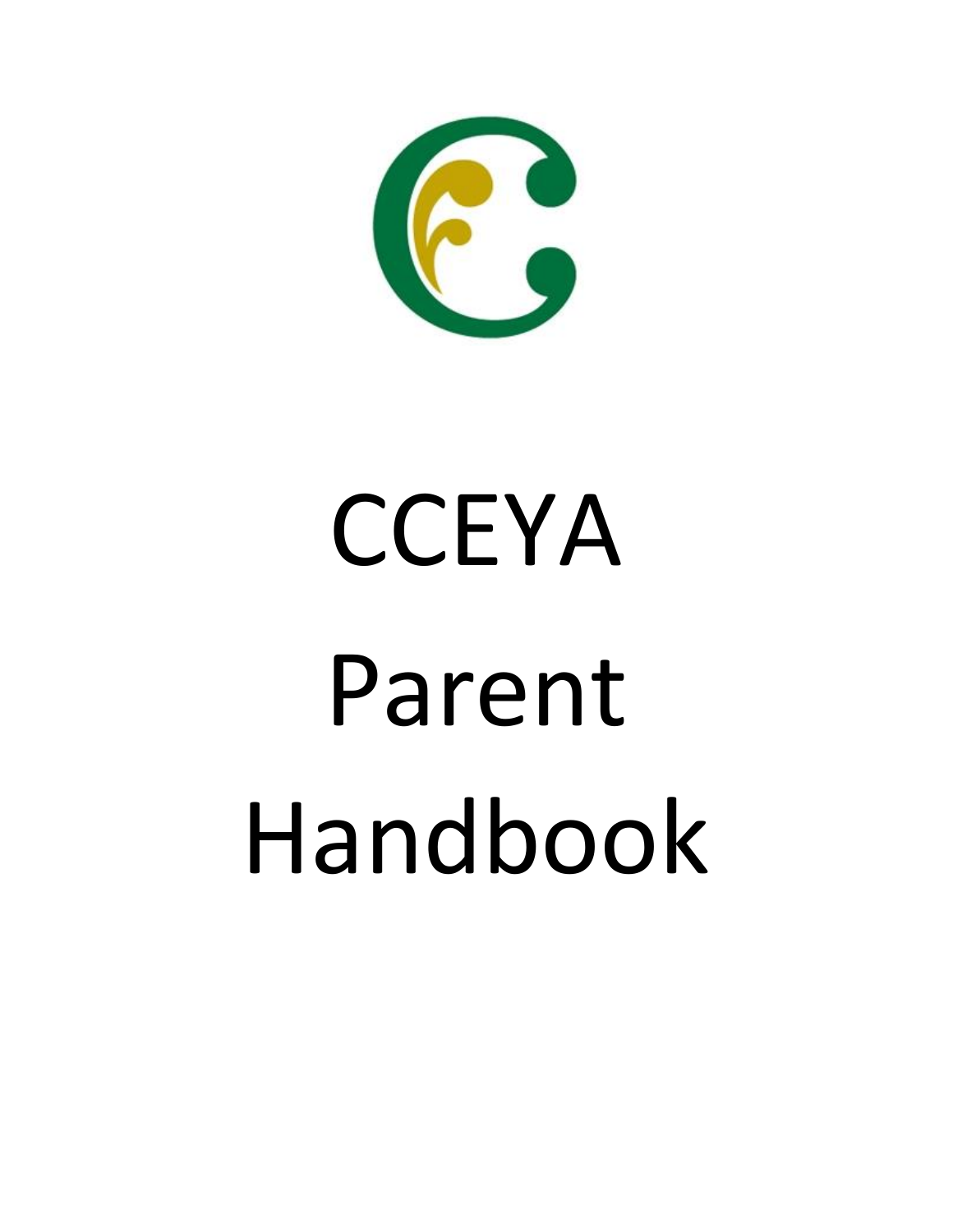Table of Contents

For holidays and important dates, please refer to the Clanmore website calendar at clanmore.ca

- 1. Fee Schedule services, fees, hours of operation, age categories
- 2. Packed lunches
- 3. Admissions and Wait List policy
- 4. Dismissal policy
- 5. Supervision policy
- 6. Prohibited Practices
- 7. Emergency Procedures
- 8. Parent Concerns
- 9. Program Statement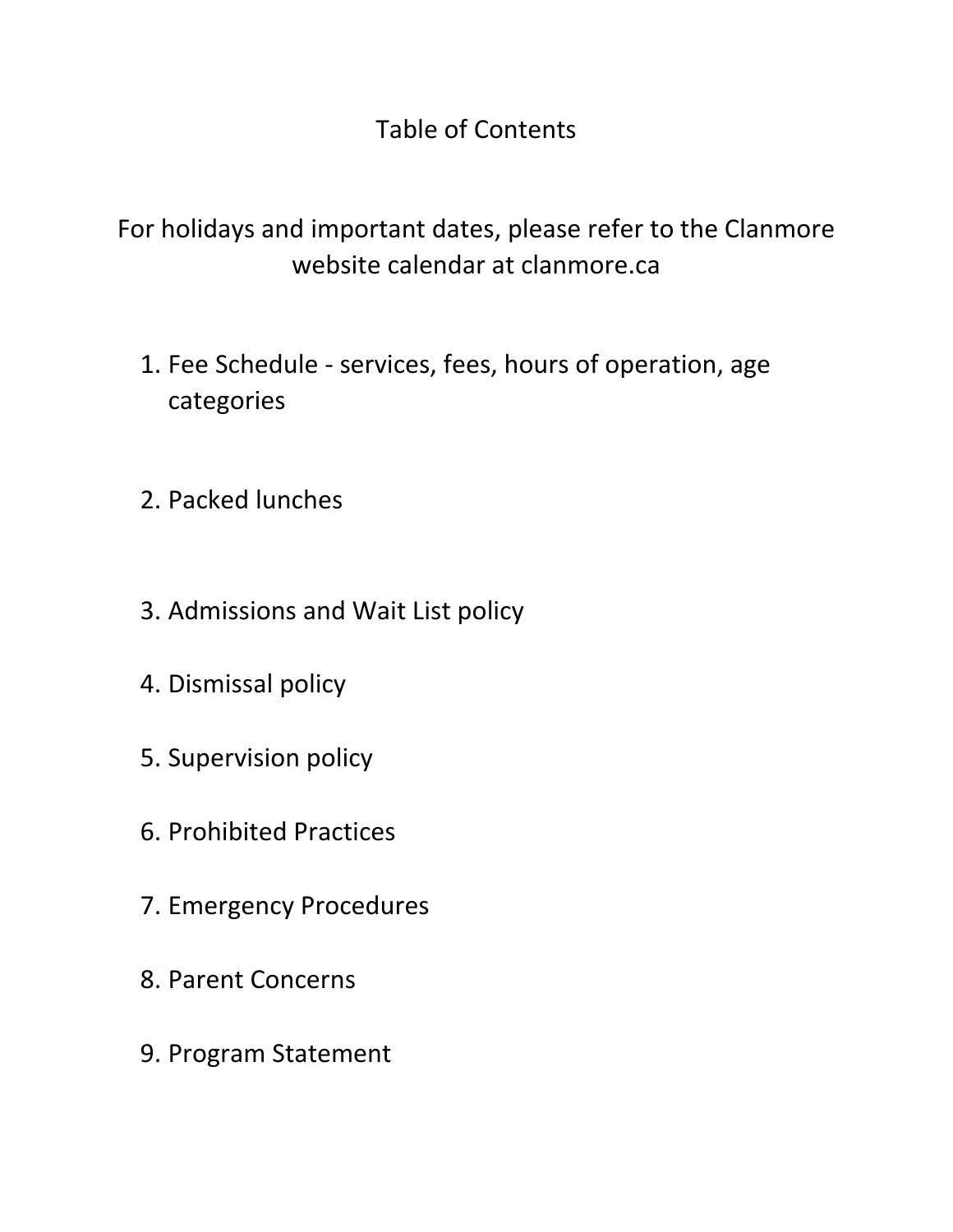## **1. For fees, hours of operation and age categories, please refer to the fee schedule at:**

<https://www.clanmore.ca/admissions/fees/>

Please see our electronic calendar for holidays and professional development days at:

<https://www.clanmore.ca/clanmore-school-calendar/>

\*Please note that our Casa program rooms will operate either as Kindergarten groups (1:13 ratio) or preschool groups (1:8 ratio) depending on the ages of the children enrolled at the time.

### **2. PACKED LUNCHES**

For anyone bringing food into the school:

#### **Responsibilities of parents and community in regard to anaphylaxis:**

- Read and sign off on the anaphylaxis policy at the time of registration, and read school communications regarding allergies
- Do not send foods to school containing peanuts or tree nuts
- If advised of allergens affecting a child in your child's class, avoid sending foodstuffs that contain that allergen
- Don't be offended if we return food home which states that is contains, or may contain peanuts or nuts
- Should you send a snack for a celebration, e.g birthday, do not send foods that contain, or may contain peanuts or tree nuts
- Remember, your diligence could save a child's life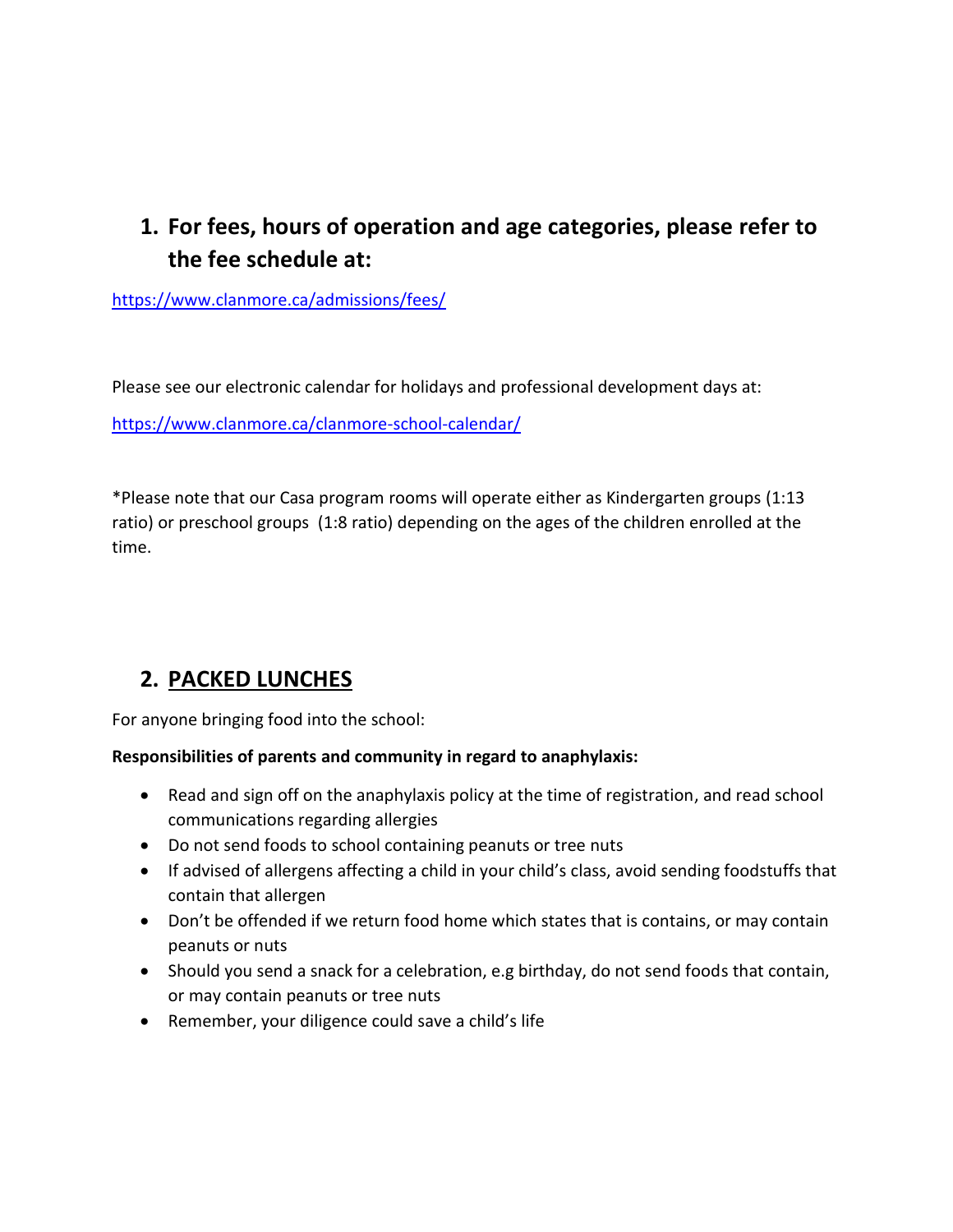#### **Responsibilities of parents in regard to packed lunches:**

- Parents are to send lunch *daily.* In the event that a packed lunch is forgotten, if time allows, parents will be contacted to bring a lunch to the school. Should time not allow, then the School will provide an appropriate meal to the child that respects any dietary needs.
- Parents are to send a lunch that is balanced and healthy in accordance with the Canada Food Guide
- All food and drink are to be labelled with the child's first and last name

## **3. WAIT LIST POLICY – PRESCHOOL PROGRAMS**

In the event that interest in the preschool program exceeds availability, Clanmore Montessori School will create a waiting pool of applicants. A waiting pool, as opposed to a list, allows for the matching of an available position in the classroom ( $1<sup>st</sup>$ ,  $2<sup>nd</sup>$  or  $3<sup>rd</sup>$  year Casa, or  $1<sup>st</sup>$  or  $2<sup>nd</sup>$  year Toddler) to an applicant. The following will be taken into consideration for an applicant to move from the waiting pool to placement:

- First right of refusal for placement in the preschool program goes to families who already have children in Clanmore Montessori School.
- Time of first contact with the school to begin the intake process.
- For families new to Clanmore, successful parent participation in the Intake Process, including the Intake Survey, *Tell Us About Your Child* form, and the inclass observation.
- The age and gender of the child, to help maintain three-year age grouping, regulatory ratios, and gender balance in each classroom.
- Applicants are welcome to inquire about their child's status in the waiting pool, and Clanmore Montessori School will let parents know if there is potential for placement, based on the above criteria. The waiting pool list may be viewed and privacy is protected via the use of a coded system which does not reveal any personal information about the applicants. There is no fee charged to be in the wait pool.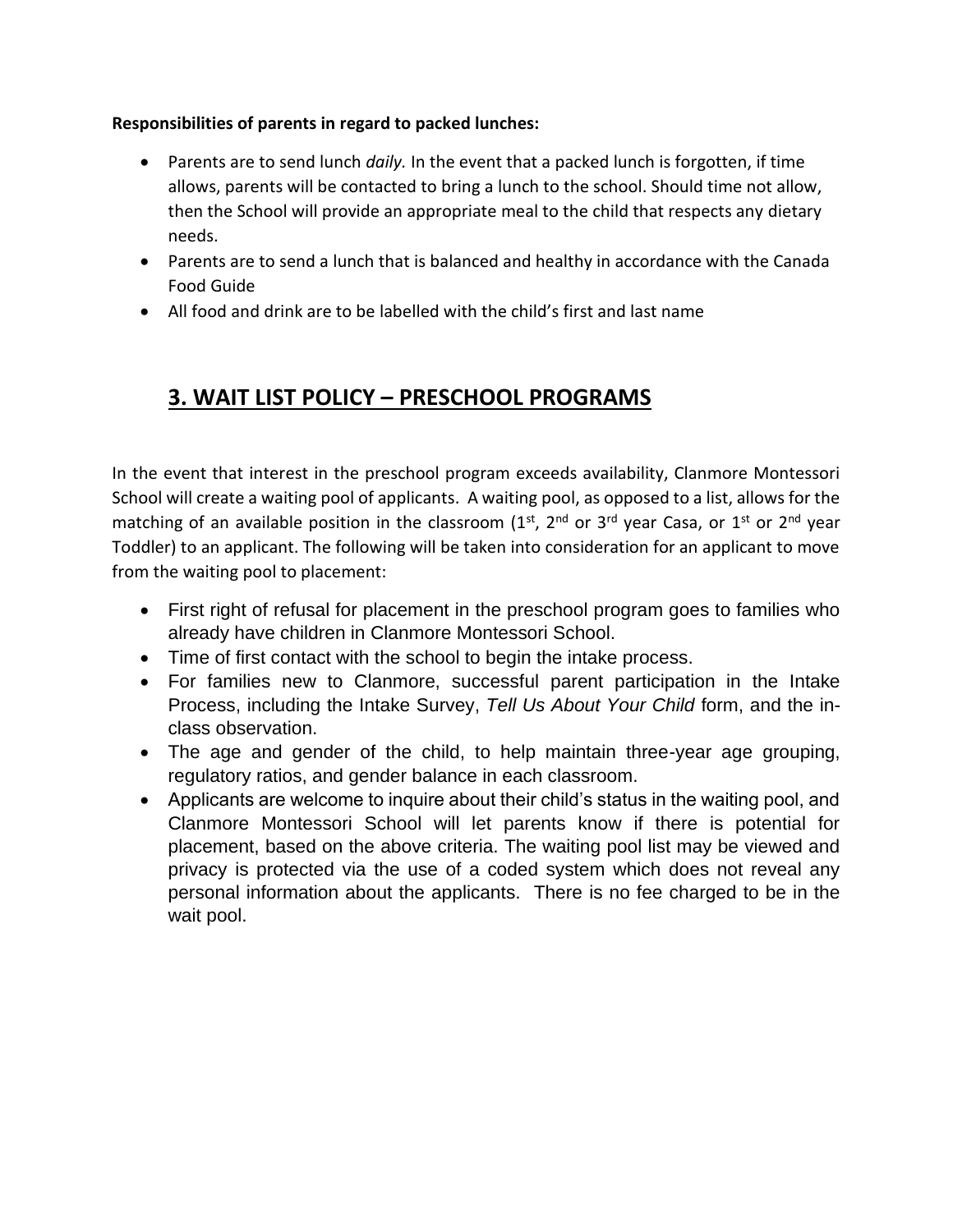## **3. DISMISSAL OF A CHILD FROM CLANMORE**

At Clanmore we make every effort to work with and serve a child and their family, which includes:

- $\triangleright$  Everyday classwork with the child
- $\triangleright$  Regularly scheduled telephone calls, emails and meetings with the family
- $\triangleright$  Increased observation and communication in the form of consultation with program coordinator, auxiliary staff, telephone calls and extraordinary in-person meetings
- $\triangleright$  Written records of all of the above are maintained

In the event that we find a breakdown in the relationship between the school and the family and we find that we can no longer serve the child, we reserve the right to terminate the relationship, returning any remaining tuition fees to the end of the school year.

## **4. SUPERVISION**

Clanmore Montessori School will assure that every child, from Toddler to Middle School student, will be supervised by an adult of the age of at least 18 years at all times, and will require a criminal reference check of any volunteer having direct contact with these children.

Only employees of Clanmore Montessori School will have direct, unsupervised access to children. Parent volunteers and student teachers will not be included in the supervision ratio of children to adults.

Volunteers and student teachers are expected to abide by all policies and procedures of the school. Before placement begins, Clanmore Montessori School will review all policies and procedures in the Policy and Procedure Manual, including Behaviour Management and Anaphylaxis, with volunteers and student teachers. These policies and procedures will be reviewed at an interval of no more than one year. Volunteers and student teachers who provide guidance to children will undergo the procedure for monitoring behavior management practices, as described in the Clanmore Montessori School Procedure for Monitoring Behaviour Management Practices.

It will be the responsibility of the employee who directly supervises the volunteer or student teacher to review the policy and procedure manual with the volunteer or student teacher, and initiate the Procedure for Monitoring Behaviour Management Practices.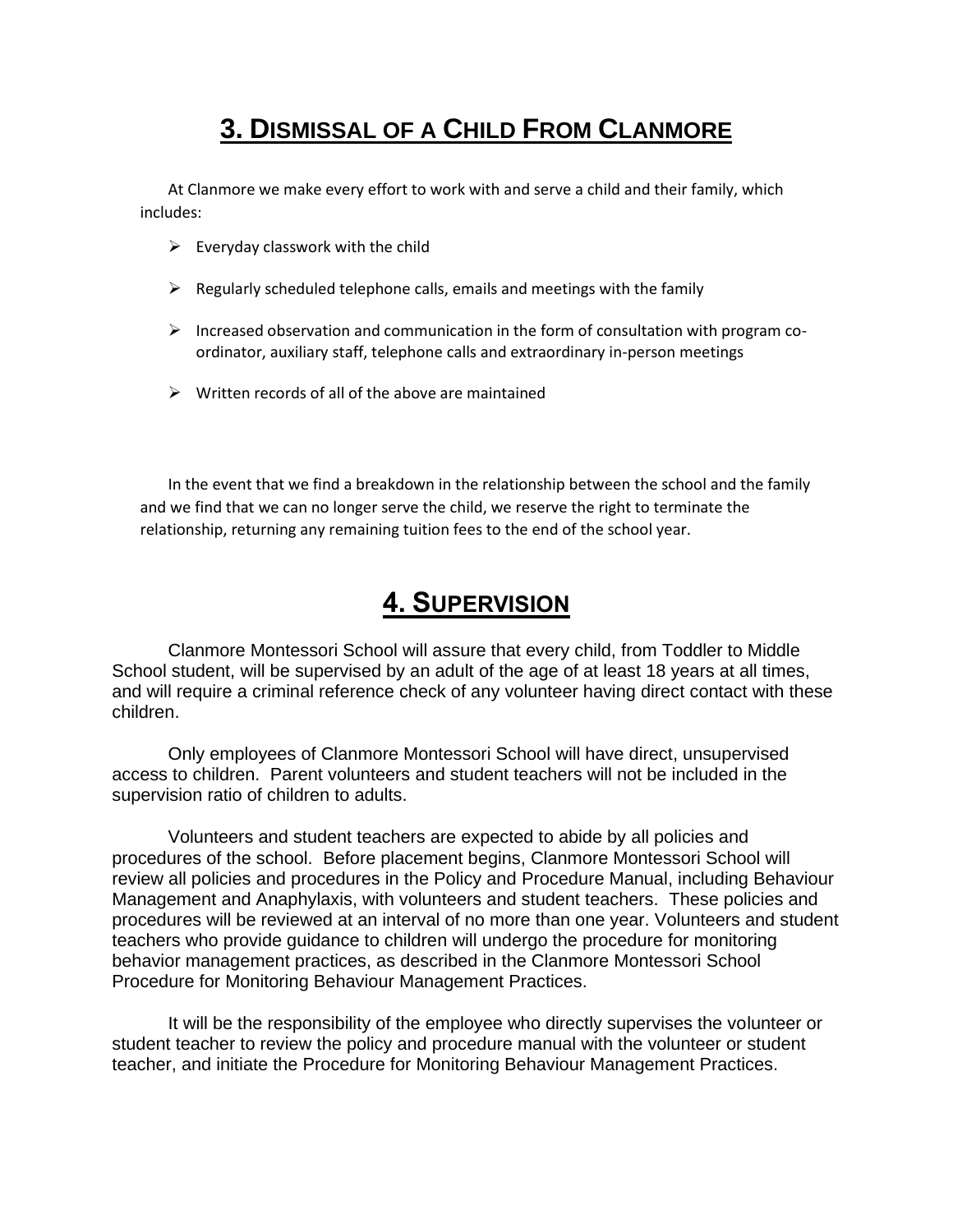#### **5. PROHIBITED PRACTICES POLICY**

The following policies comply with regulations of The CCEYA.

Positive behaviour management techniques shall be used consistently. We shall at all times encourage self-discipline and respect for others and their rights. We shall ensure the health and safety of the children and maintain equipment properly. In the event of negative behaviour, discipline will relate directly to the problem behaviour, be appropriate to the developmental level of the child and be implemented soon after the negative behaviour occurs.

The following practices are not permitted at the school under any circumstances:

(a) corporal punishment of the child;

(b) physical restraint of the child, such as confining the child to a high chair, car seat, stroller or other device for the purposes of discipline or in lieu of supervision, unless the physical restraint is for the purpose of preventing a child from hurting himself, herself or someone else, and is used only as a last resort and only until the risk of injury is no longer imminent;

(c) locking the exits for the purpose of confining the child, or confining the child in an area or room without adult supervision, unless such confinement occurs during an emergency and is required as part of the emergency management policies and procedures;

(d) use of harsh or degrading measures or threats or use of derogatory language directed at or used in the presence of a child that would humiliate, shame or frighten the child or undermine his or her self-respect, dignity or selfworth;

(e) depriving the child of basic needs including food, drink, shelter, sleep, toilet use, clothing or bedding; or

(f) inflicting any bodily harm on children including making children eat or drink against their will.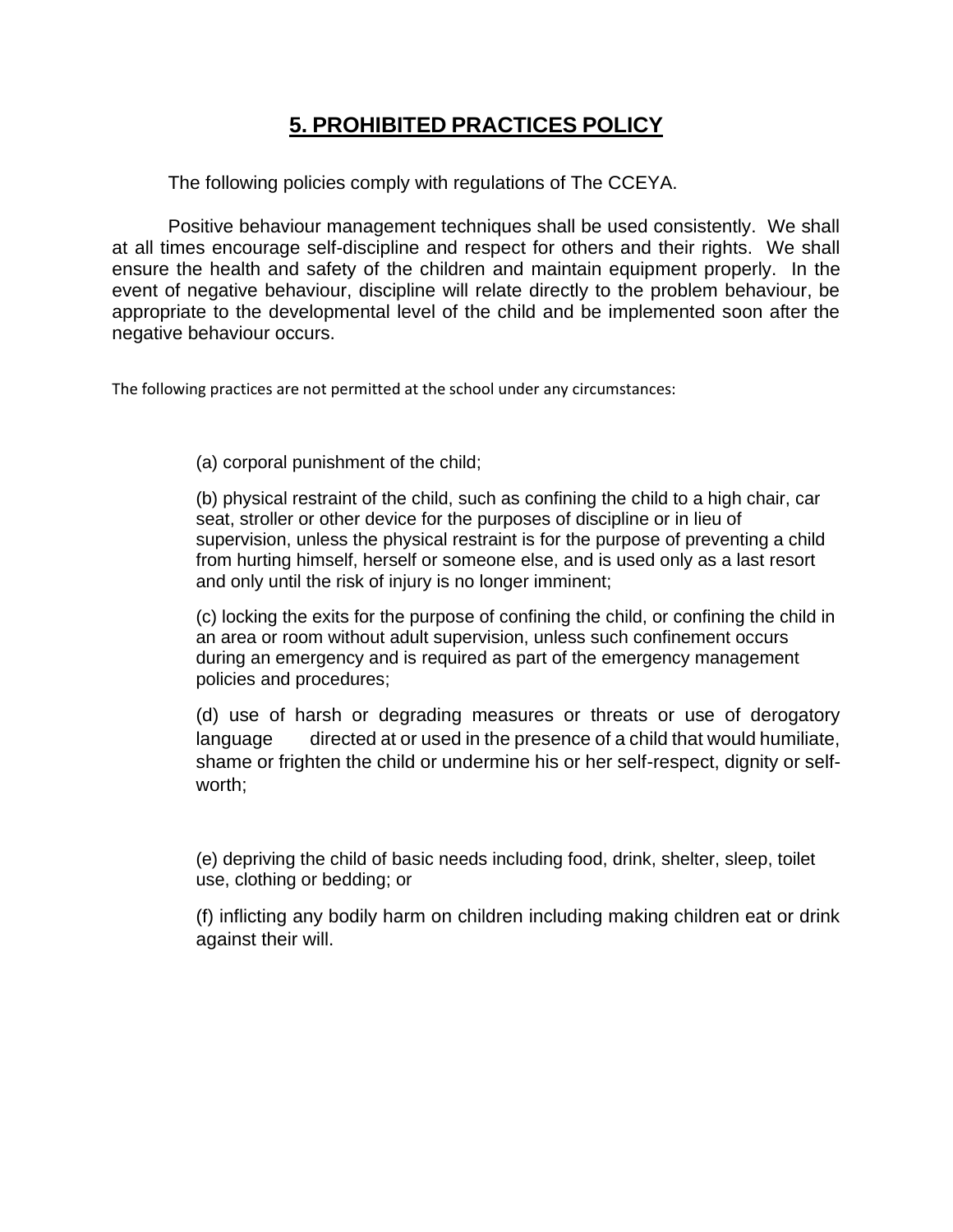## **6. EMERGENCY PROCEDURES**

Clanmore Montessori School has detailed policies and procedures for emergencies. In the event of an emergency, parents will be notified by telephone and given further instructions.

## **7. PARENT CONCERNS**

#### Policy

Clanmore Montessori School is committed to communicating with families regarding any issues of concern. Should a parent have a concern, the parent should be advised to contact the appropriate person via telephone or [teachers@clanmore.ca.](mailto:teachers@clanmore.ca) The parent should include only a very brief description of the concern, not revealing any personal details of anyone involved. A member of staff will respond to the concern within 2 business days.

Concerns about the Suspected Abuse or Neglect of a Child

Everyone, including members of the public and professionals who work closely with children, is required by law to report suspected cases of child abuse or neglect.

If a parent/guardian expresses concerns that a child is being abused or neglected, the parent will be advised to contact the [local](http://www.children.gov.on.ca/htdocs/English/childrensaid/reportingabuse/CASLocations.aspx) [Children's Aid Society](http://www.children.gov.on.ca/htdocs/English/childrensaid/reportingabuse/CASLocations.aspx) (CAS) directly.

Persons who become aware of such concerns are also responsible for reporting this information to CAS as per the "Duty to Report" requirement under the *Child and Family Services Act*.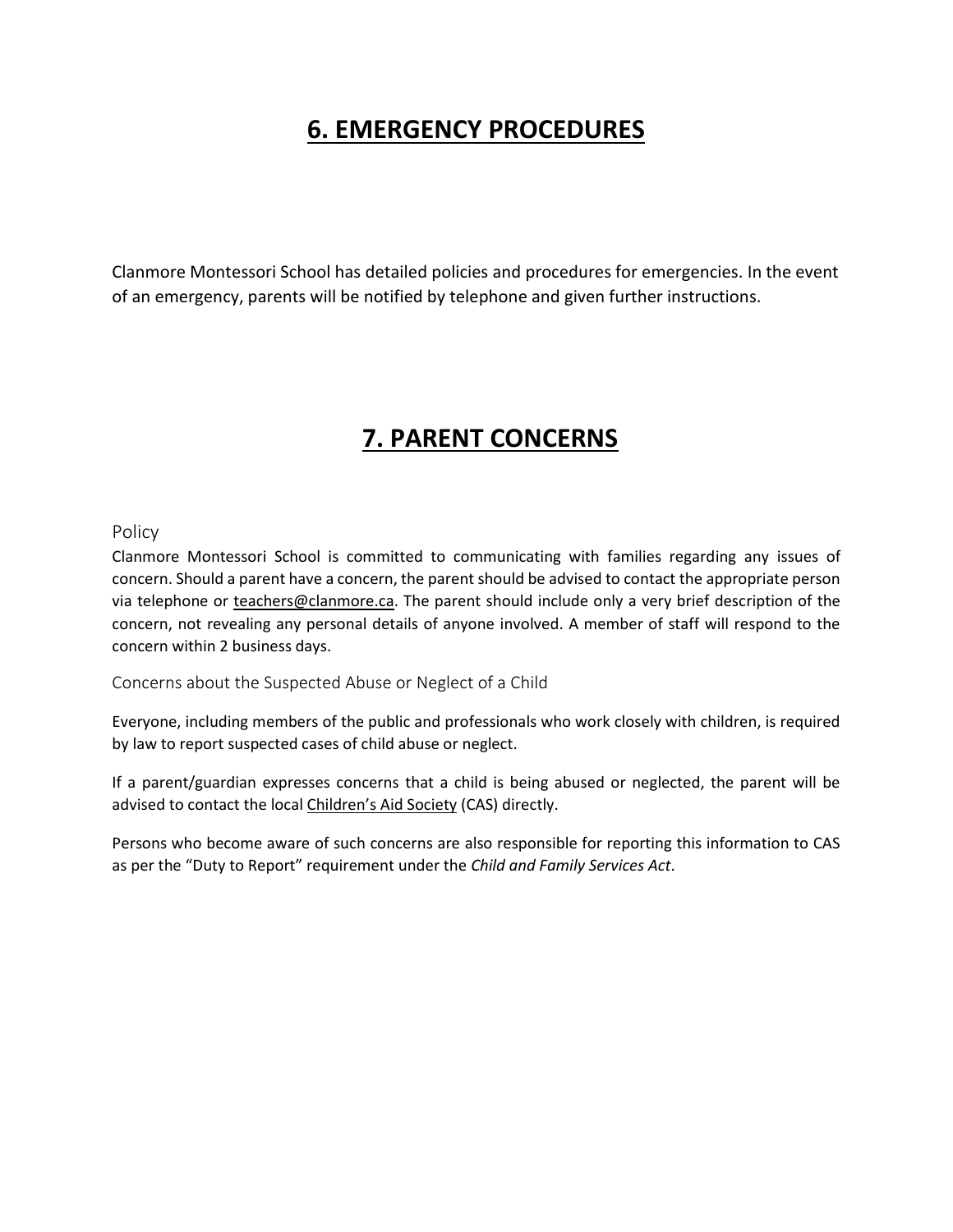## Procedures

| <b>Nature of Issue</b><br>or Concern                            | <b>Steps for Parent and/or</b><br><b>Guardian to Report</b><br><b>Issue/Concern:</b>                   | <b>Steps for Staff and/or Licensee in</b><br><b>Responding to the</b><br><b>Issues/Concerns:</b>                                                                                                                                                                               |
|-----------------------------------------------------------------|--------------------------------------------------------------------------------------------------------|--------------------------------------------------------------------------------------------------------------------------------------------------------------------------------------------------------------------------------------------------------------------------------|
| Concern affecting<br>a student                                  | Contact your child's classroom<br>teacher by telephone or<br>teachers@clanmore.ca                      | Staff respond via telephone within 2<br>business days. Keep a record of the<br>conversation and plan of action using the<br>"Extraordinary Parent/Teacher Meeting"<br>form.<br>Inform the program coordinator of the<br>concern once it has been clarified with<br>the parent. |
| <b>Nature of Issue or</b><br>Concern                            | <b>Steps for Parent and/or Guardian</b><br>to Report Issue/Concern:                                    | Steps for Staff and/or Licensee in<br>Responding to the Issues/Concerns:                                                                                                                                                                                                       |
| Concerns about<br>upkeep and safety<br>of school and<br>grounds | Contact the Facility Coordinator by<br>telephone or<br>teachers@clanmore.ca                            | Facility Coordinator will respond within 2<br>business days and document<br>conversation and steps taken to rectify<br>the concern.                                                                                                                                            |
| Concerns about<br>the academic<br>program                       | Contact the Preschool or<br>Elementary Program Coordinator by<br>telephone or teachers<br>@clanmore.ca | The Program Coordinator will respond<br>within 2 business days and document<br>conversation and steps taken to rectify<br>the concern.                                                                                                                                         |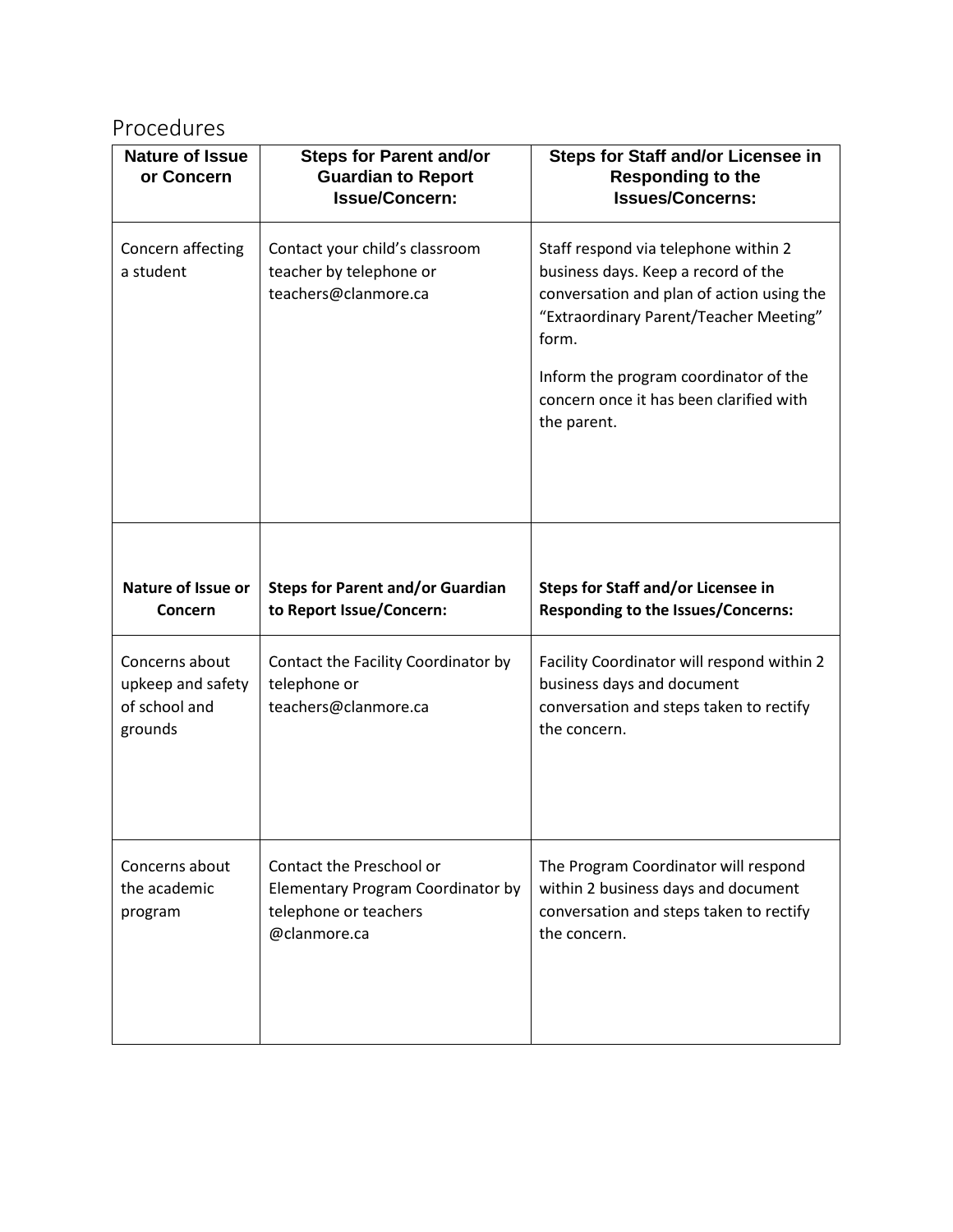| Concerns about<br>policies and<br>procedures of the<br>school | Contact the Policy Coordinator by<br>telephone or<br>teachers@clanmore.ca                                                                       | The Policy Coordinator will respond<br>within 2 business days and document<br>conversation and steps taken to rectify<br>the concern.     |
|---------------------------------------------------------------|-------------------------------------------------------------------------------------------------------------------------------------------------|-------------------------------------------------------------------------------------------------------------------------------------------|
| Any other<br>concerns                                         | Send an email to<br>teachers@clanmore.ca with a brief<br>description of the issue and ask that<br>it be forwarded to the appropriate<br>person. | The appropriate person will respond<br>within 2 business days and document the<br>conversation and steps taken to rectify<br>the concern. |

# **8. CCEYA PROGRAM STATEMENT**

Clanmore Montessori School's interpretation of Montessori pedagogy and programming, as set out in the *Clanmore Montessori Toddler* and *Casa Albums* and the *Clanmore Montessori School Curriculum Chart,* is consistent with the Ministry of Education's policy statement as set out in *"How Does Learning Happen (HDLH)?"* 

It must be noted that Montessori pedagogy refers to the children's activities as "work" whereas HDLH describes children's activity as "play." From the child's perspective, these two terms are one and the same.

Clanmore Montessori School will review the program statement with staff and volunteers annually or whenever there is an amendment to the statement.

Clanmore Montessori School believes that all children are competent, capable, curious and rich in potential. The Ministry Program Statement describes our goals for the children and the approaches used to meet those goals. The health, safety, nutrition and well-being of the children are diligently met under the requirements of O.Reg 137/15.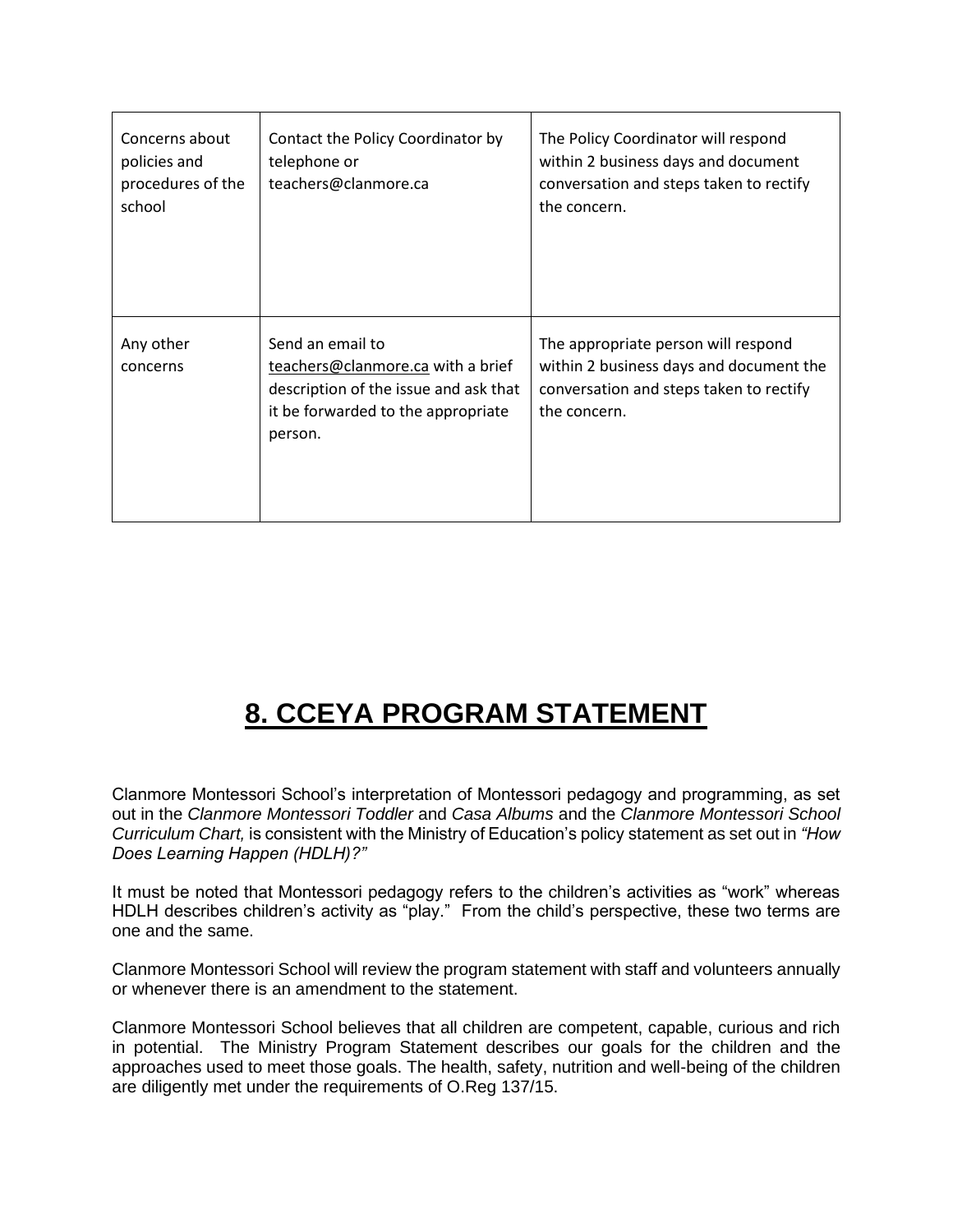Positive and supportive interactions among children, parents, volunteers and staff are promoted through the use of the *Clanmore Social Curriculum,* which is founded on the principles of *Restitution Theory*. This curriculum is communicated to staff and families via the parent calendar/handbook, the *Curriculum Chart* and parent curriculum meetings. It applies to all members of the Clanmore community.

The nurturing environment established at Clanmore is supported by the mixed age groupings of the children and the consistency of children remaining with the same adults for a two to threeyear cycle. Self-regulation develops through the children's freedom of choice within well-defined limits.

The children's exploration, inquiry and work is fostered by the fully equipped Montessori classrooms and trained teachers, which cater to the needs of the full age spectrum of the group. Activities are designed to promote physical and mental development through care of the self, care of the environment and others (Grace and Courtesy) refinement of the senses, enrichment of vocabulary, preparation for writing, reading, numeracy skills, operations, and geometry as set out in the *Clanmore Curriculum Chart*, and *the Clanmore Montessori Toddler* and *Casa Albums.*

Activity in the Clanmore Montessori classrooms is child-initiated and supported by the adults through observation and the offering of lessons based on the individual child's needs. This promotes peaceful, deep engagement with the activities. Observation also allows the adults to note the children's mastery of the materials and make positive decisions regarding the introduction of new, more challenging concepts. The teachers' observations and the children's progress are recorded within the classroom record-keeping system.

Both indoor and outdoor activity is incorporated into the program, as well as rest/quiet time. Consideration is given to each individual's needs, and children are active in the decisions that affect their well-being.

Family engagement with the program is encouraged through regular curriculum meetings, parent/teacher conferences, parent classroom observation, parent lending library, social media and participation in Parent Association events. Teachers are available consistently via telephone or email to discuss the children's needs.

Clanmore Montessori School involves local community partners , such as The Canadian Red Cross, The Lighthouse Program for Grieving Children and Kerr Street Ministries for programming and events which are beneficial to the children and staff.

Clanmore Montessori School has an established Professional Development Program for all staff members. It includes a professional development binder for each staff member containing questionnaires and information to assist staff in planning their professional development. Each staff member meets yearly with the Program Coordinator to create a professional development plan including accessing funds set aside in the budget for continuing education. Additionally, the staff of Clanmore Montessori School participates as a group in at least two professional development days during the school year.

Communication amongst staff is carried out via email, bi-weekly program level meetings, and monthly whole-school meetings. All policies and procedures are reviewed annually, and when any amendments are made.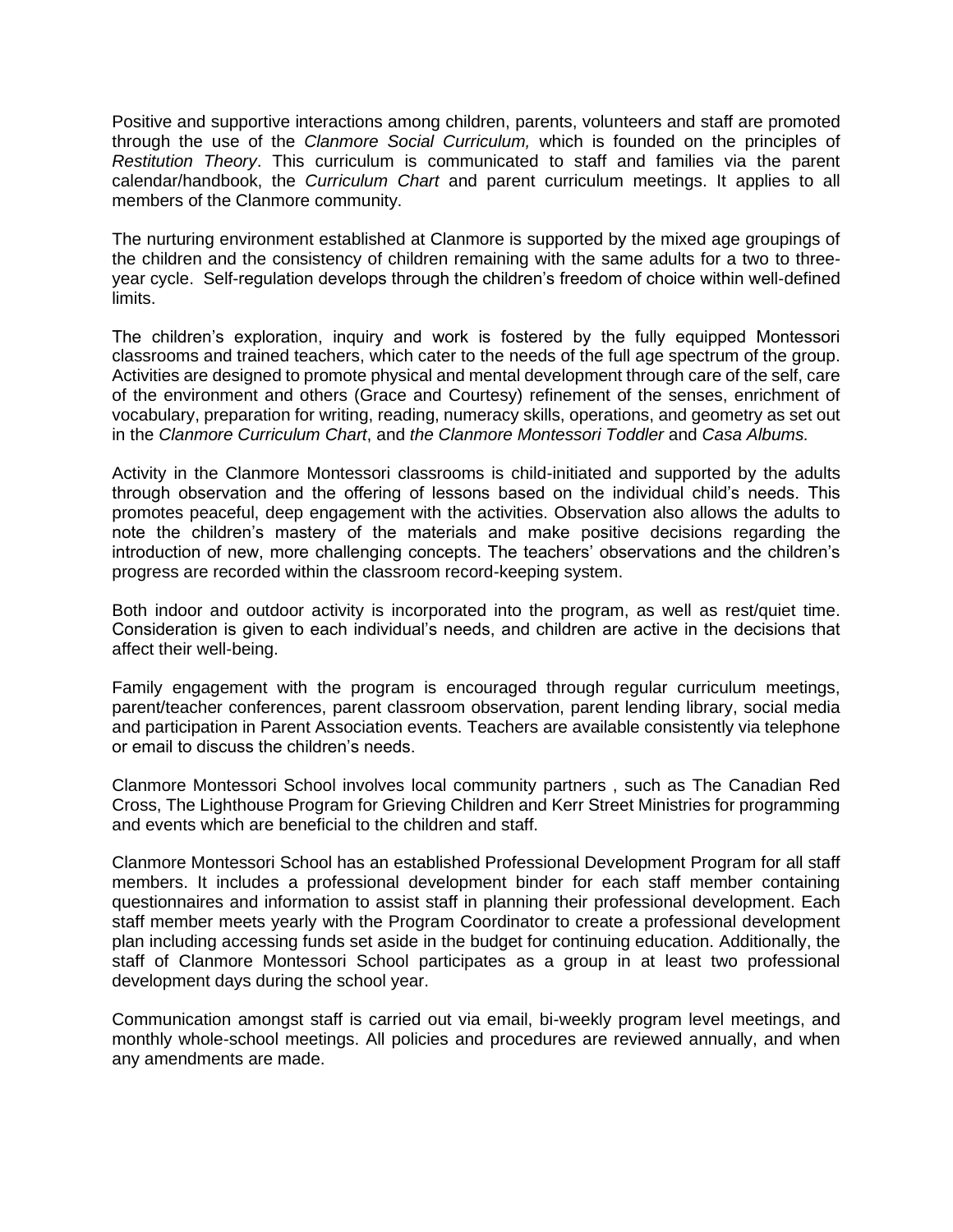The staff and owners of Clanmore Montessori School regularly review the impact of the above strategies on the children and their families via conversation, meetings, surveys etc.

# **PROGRAM STATEMENT EXPECTATIONS**

The following are the expectations of the Program Statement. The methods for applying each of the individual approaches can be found in the Clanmore Montessori Albums, and in the Clanmore Curriculum Chart.

| A<br>Promote Health, Safety,<br>nutrition and well-being                                                                 | Health is promoted through the physical fitness program, and<br>practical life activities under the heading of "Care of the Self" as<br>referred to in the Clanmore Montessori Albums. Nutrition is<br>supported via snacks which provide a minimum of two food<br>groups, and lunch prepared fresh daily by a qualified chef<br>following the Canada Food Guide. The children's overall well-<br>being is supported via the Clanmore Social Curriculum as<br>described in the Clanmore Curriculum Guide.                                                                                                                                                                                                                                                                                                                                                                                                                                             |
|--------------------------------------------------------------------------------------------------------------------------|-------------------------------------------------------------------------------------------------------------------------------------------------------------------------------------------------------------------------------------------------------------------------------------------------------------------------------------------------------------------------------------------------------------------------------------------------------------------------------------------------------------------------------------------------------------------------------------------------------------------------------------------------------------------------------------------------------------------------------------------------------------------------------------------------------------------------------------------------------------------------------------------------------------------------------------------------------|
| В<br>Support positive and<br>responsive interactions<br>among children, parents and<br>staff                             | Opportunities for the awareness of one's needs and the needs of<br>others are supported by the "Clanmore Social Curriculum" based<br>on Diane Gossen's "Restitution Theory." This method is practised<br>with staff and students and presented to parents via curriculum<br>evenings. Through discussion dramatization and pictographs<br>helpfulness, love, respect, safety, purposeful work and belonging<br>are presented to the children. The focus of this area is on<br>understanding that all persons have needs, and disequilibrium of<br>these needs is the root of conflict, which must be repaired to<br>reinstate harmony. Independent resolution of conflict is modeled<br>with the use of a "peace object" used by two or more children to<br>define the taking of turns while speaking to resolve a conflict.<br>Staff are trained in "Restitution Theory" and parents are<br>introduced to the method via parent curriculum evenings. |
| Encourage the children to<br>interact and communicate in<br>a positive way and support<br>their ability to self-regulate | Children are encouraged to speak for themselves and listen to<br>the perspective of others. This is achieved with the use of a<br>"peace object" to teach the taking of turns while speaking. When<br>dealing with a conflict, children are encouraged to think of ways<br>to fix the problem, and are supported by adults to carry out any<br>tasks related to fixing the problem. Self-regulation is practiced via<br>the freedom of choice of materials, choice to rest or be active,<br>and choice to eat when hungry.                                                                                                                                                                                                                                                                                                                                                                                                                            |
| D<br>Foster the children's<br>exploration, play and inquiry                                                              | This is achieved through individual and small group lessons,<br>freedom of choice of materials, an uninterrupted work cycle,<br>unlimited time for individual use of a material, and consistent<br>availability of each material in the classroom throughout the<br>school year.                                                                                                                                                                                                                                                                                                                                                                                                                                                                                                                                                                                                                                                                      |